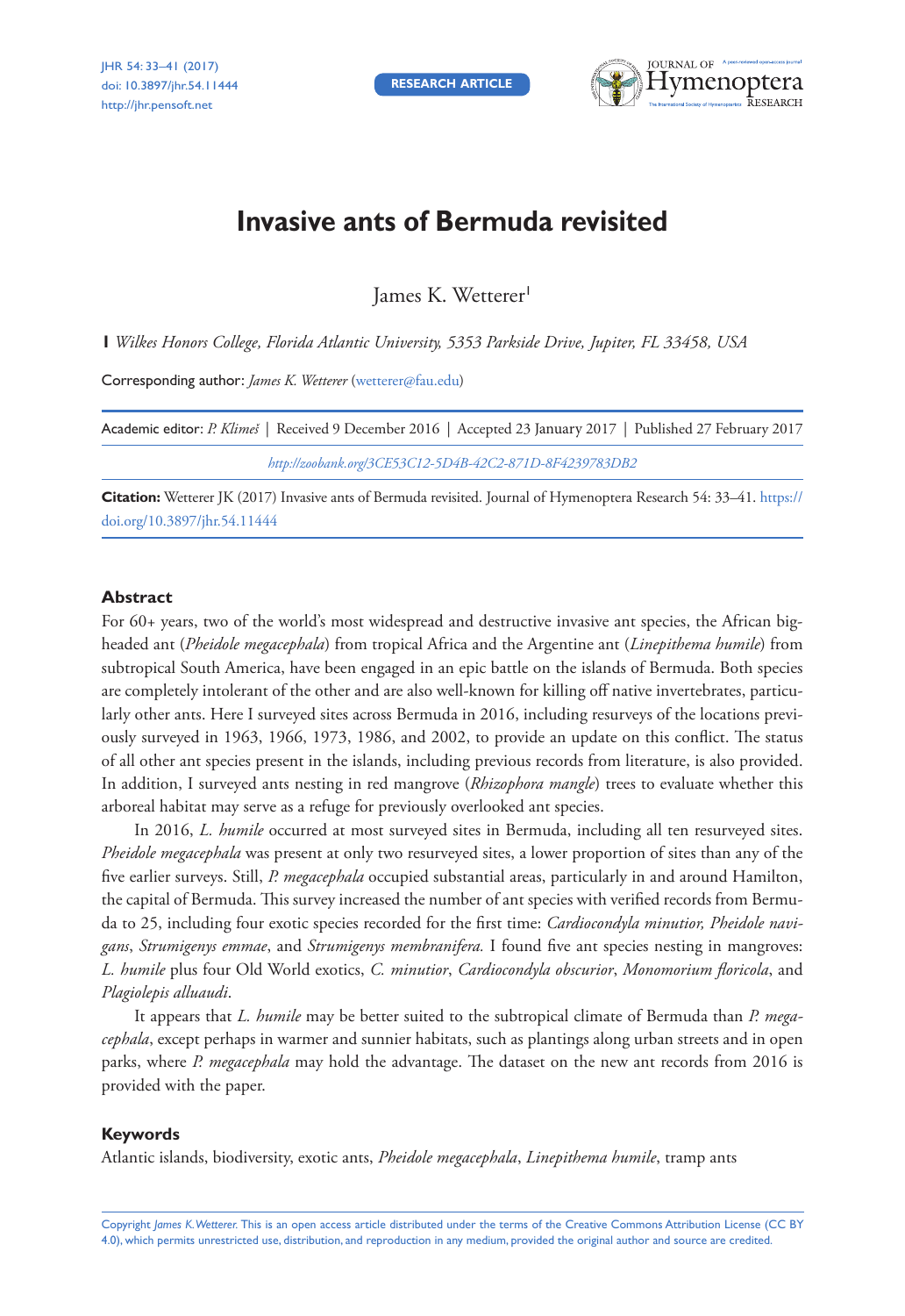## **Introduction**

For more than 60 years, two of the world's most widespread and destructive invasive ant species, the African big-headed ant (*Pheidole megacephala*) from tropical Africa and the Argentine ant (*Linepithema humile*) from subtropical South America, have been engaged in an epic battle on the Atlantic islands of Bermuda. *Pheidole megacephala* was first recorded in Bermuda in 1889 (Dahl 1892), and was the dominant ant species there in the early 20th century (Haskins 1939, Wetterer and Wetterer 2004). When *L*. *humile* arrived in Bermuda in the 1940s, however, this new invader quickly took over much territory, displacing *P. megacephala*. Still, *P. megacephala* maintained many strongholds, and ever since, these two species have been contesting ever-shifting battlefronts between mutually exclusive territories that together occupy most of the land area of Bermuda (Haskins 1939; Haskins and Haskins 1965, 1988; Crowell 1968; Lieberburg et al. 1975; Wetterer and Wetterer 2004).

Both *P. megacephala* and *L. humile* are well-known for killing off native invertebrates, particularly ants (Erickson 1971; Human and Gordon 1996; Holway 1999; Wetterer et al. 2000, 2001; Wetterer 2002). During their tenure in Bermuda, *P. megacephala* and *L. humile* have almost certainly had a devastating impact on native invertebrates. In addition to the two dominant ant species, Wetterer and Wetterer (2004) reported confirmed records of 18 other ant species from Bermuda. Subsequently, I found museum specimens of two more ant species from Bermuda: *Nylanderia* cf. *fulva* (reported as *Paratrechina pubens*; Wetterer 2007) and *Monomorium floricola* (see Wetterer 2010), bringing the total number of known species to 21 (plus one male specimen identified only to genus; see Results). It is unclear whether any ant species now living in Bermuda are native, i.e., predating human arrival.

In the present study, I surveyed sites across Bermuda to provide an update on this conflict and on the status of other ant species present. In addition, I surveyed ants nesting in red mangrove (*Rhizophora mangle*) to evaluate whether this arboreal habitat may serve as a refuge for some previously overlooked ant species. Red mangroves grow in and adjacent to shallow brackish water in subtropical and tropical estuaries around the world, providing a unique habitat, often completely isolated from any terrestrial habitat.

#### **Methods**

In 3–10 May 2016, I surveyed ants in Bermuda. I hand-collected ants using an aspirator, sifted litter using a Davis sifter, and collected ants from inside dead twigs and branches of red mangrove.

To examine changes in which ant species, *P. megacephala* or *L. humile*, dominated specific areas in Bermuda, Haskins and Haskins (1988) re-surveyed ten sites that had been surveyed earlier. Wetterer and Wetterer (2004) surveyed these same ten sites.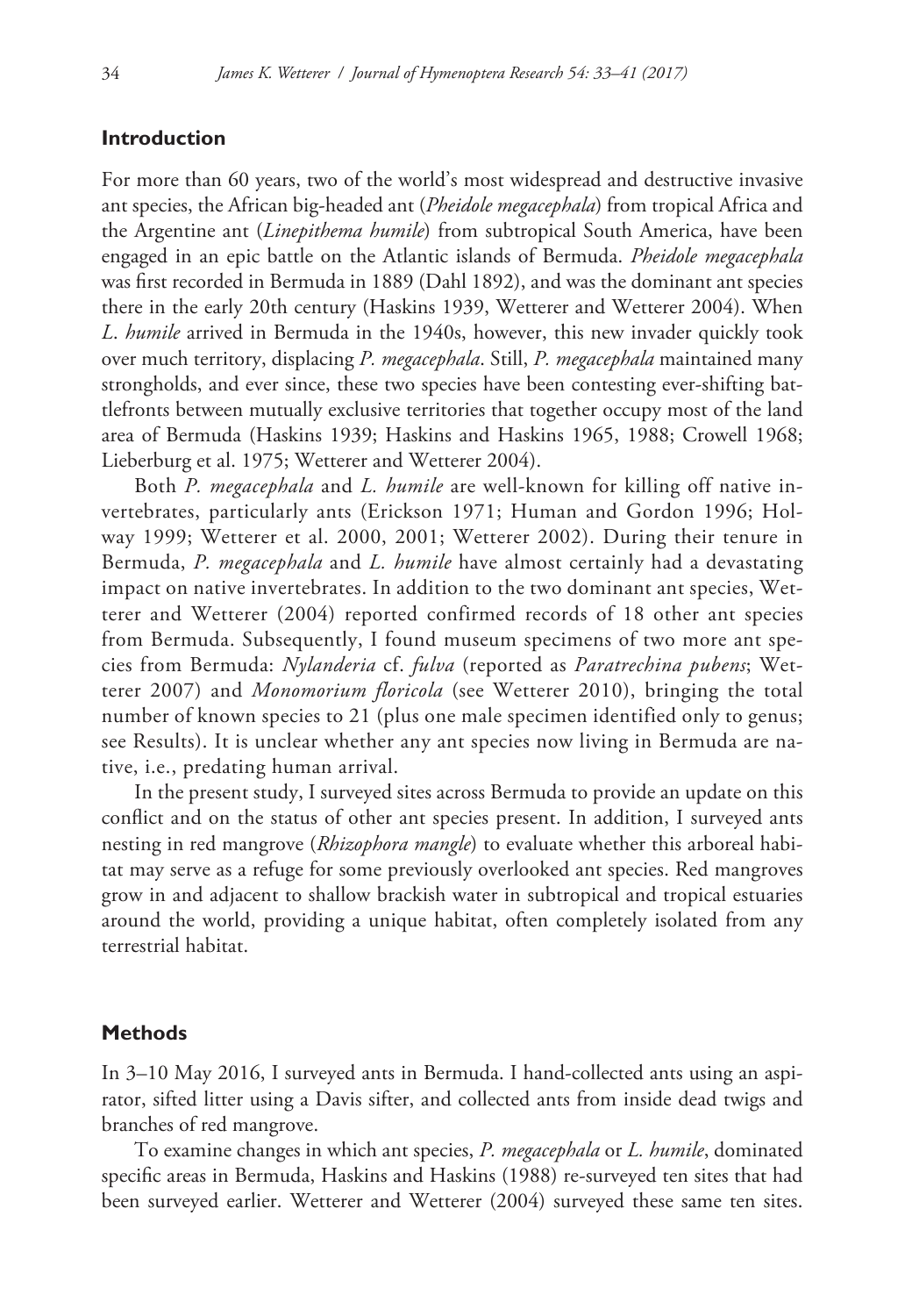In 2016, I again surveyed ants at these ten sites using hand collecting and litter sifting (geo-coordinates and collection date in parentheses):

- 1. Great Head Park (32.368, -64.650; 9 May 2016)
- 2. Mullet Bay Road and Ferry Road intersection (32.375, -64.696; 5 May 2016)
- 3. Leamington Caves (32.342, -64.708; 4 May 2016)
- 4. Knapton Hill Road and Harrington Sound Road intersection (32.321, -64.716; 4 May 2016)
- 5. Knapton Hill Road and Harrington 100s Road intersection (32.315, -64.724; 5 May 2016)
- 6. Christchurch Lane and Brighton Hill Road intersection (32.306, -64.754; 9 May 2016)
- 7. Spittal Pond Reserve (32.311, -64.724; 5 May 2016)
- 8. Newstead Hotel (32.284, -64.787; 9 May 2016)
- 9. Wreck Road (32.276, -64.881; 8 May 2016)
- 10. Ireland Island (32.327, -64.835; 8 May 2016)

I collected dead twigs and branches of red mangrove into 3.8-liter zip-lock storage bags (3–10 bags from different mangrove trees, depending on the number of accessible trees) at 14 sites in Bermuda (geo-coordinates, collection date, and  $#$  of bags in parentheses):

- 1 Tom Wood's Bay (32.304, -64.814; 3 May 2016; 10)
- 2. Hungary Bay (32.291, -64.760; 3 May 2016; 10)
- 3. Crow Lane Park (32.293, -64.771; 3 May 2016; 10)
- 4. Mangrove Lake (32.326, -64.711; 4 May 2016; 10)
- 5. Trott's Pond (32.330, -64.702; 4 May 2016; 10)
- 6. Walsingham Bay (32.346, -64.709; 4 May 2016; 10)
- 7. Coot Pond (32.389, -64.678; 5 May 2016; 4)
- 8. Mullet Bay Rd and Ferry Rd (32.375, -64.696; 5 May 2016; 4)
- 9. Stokes Point Park (32.371, -64.694; 5 May 2016; 3)
- 10. Blue Hole (32.351, -64.710; 5 May 2016; 10)
- 11. Fairyland Creek (32.295, -64.802; 6 May 2016; 10)
- 12. Mill Creek (32.304, -64.801; 7 May 2016; 10)
- 13. The Lagoon (32.313, -64.844; 8 May 2016; 10)
- 14. Pilchard Bay (32.276, -64.880; 8 May 2016; 10)

I also did hand collecting and litter sifting in areas adjacent to each red mangrove sites, as well as at numerous other sites when time and weather permitted. On the last day of collecting (10 May 2016), I surveyed 12 urban sites in and around Hamilton city, the capital of Bermuda. In addition, three people (R. Franco, J. Steele, and C. Stringer) sent me samples of ants they collected in and around their homes in Bermuda in May 2016.

I retained all pinned and alcohol specimens in my personal collection.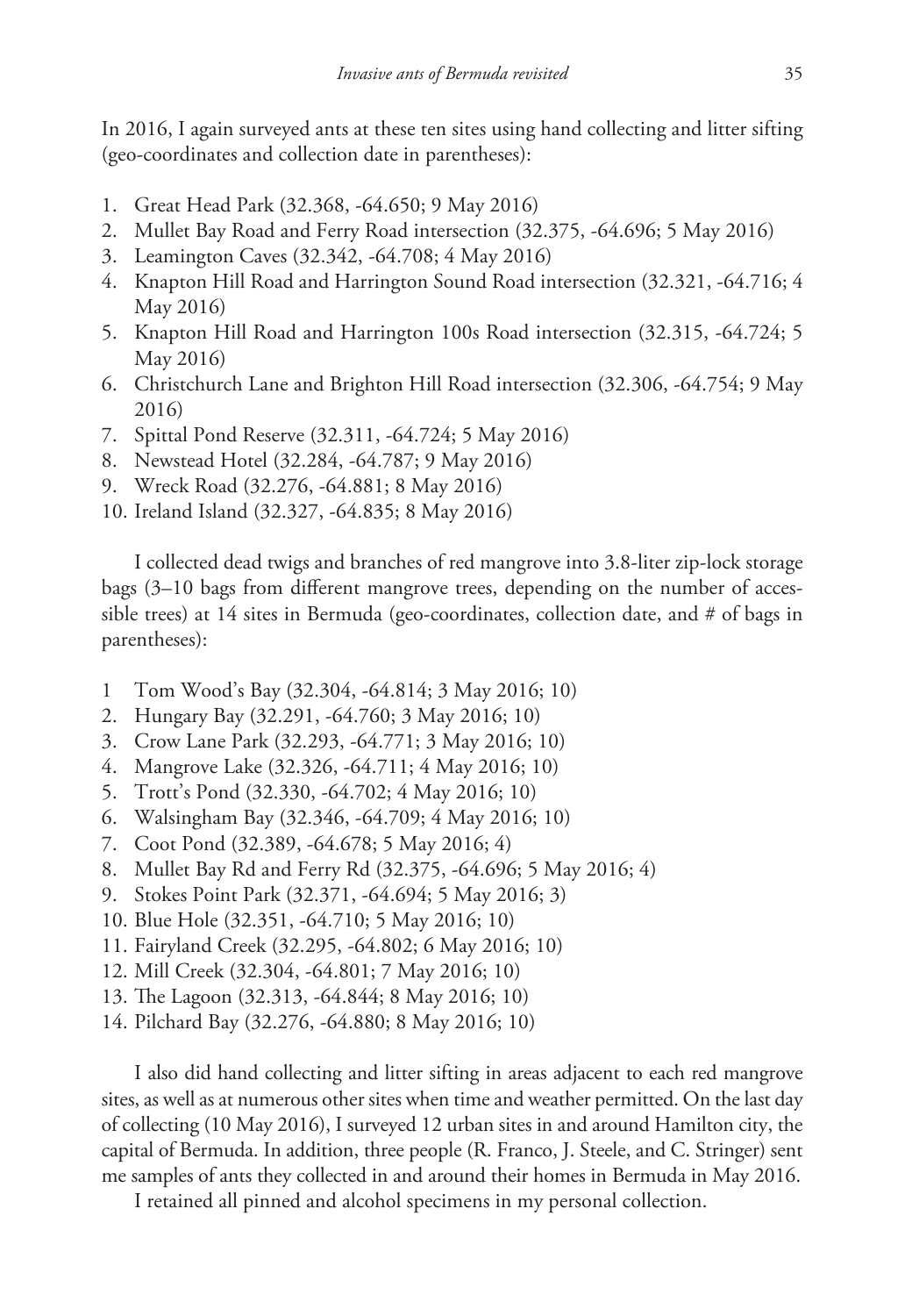#### **Results**

In 2016, I collected a total of 19 ant species in Bermuda, including four recorded for the first time: *Cardiocondyla minutior, Pheidole navigans*, *Strumigenys emmae*, and *Strumigenys membranifera* (Table 1, See Suppl. material 1. These records bring the total number of confirmed ant species records from Bermuda to 25. Bermuda Department of Agriculture has previously intercepted *P. navigans* (recorded as *Pheidole moerens*) on in-coming goods (Wetterer and Wetterer 2004). Wetterer and Wetterer (2004) reported a male dacetine ant (Tribe Dacetini) that could not be identified to species level. It seems likely that this dacetine was one of the two newly reported *Strumigenys* species.

In their 2002 survey, Wetterer and Wetterer (2004) found *L. humile* in large numbers at all ten sites studied by Haskins and Haskins (1988). At four of the sites, they also found *P. megacephala* (Table 2). In 2016, I again found *L. humile* at all ten longterm survey sites, but found *P. megacephala* at only two (Table 2). At Spittal Pond, I found *L. humile* at the park entrance and parking lot where *P. megacephala* occurred in 2002. At Harrington 100s, I found *L. humile* north of Knapton Hill Road as before. South of Knapton Hill Road, rather than *P. megacephala*, I found high numbers of *P. navigans* and *T. simillimum*.

At two long-term survey sites, I found both *L. humile* and *P. megacephala*: on Ireland Island and the Newstead Hotel (now Newstead Belmont Hills Golf Resort and Spa). On Ireland Island, I found *P. megacephala* along the North Breakwater and by the Maritime Museum (now the National Museum) as before. In addition, I collected *P. megacephala* in front of the Clocktower Mall and to the south end of the Glassworks Mall, two places occupied by *L. humile* 14 years earlier, indicating a modest expansion of the *P. megacephala* population on North Ireland Island. At the Newstead Hotel, I found the boundary between *L. humile* and *P. megacephala* territory, near the western edge of the property, essentially identical as 14 years earlier. At the Newstead Hotel, I collected in the same vial *L. humile* and *P. megacephala* workers from only a few meters apart; the ants immediately locked in battle, confirming their mutual intolerance.

 I found five ant species nesting in red mangrove in Bermuda: *L. humile* plus four Old World exotics that Wetterer and Wetterer (2004) did not collect in 2002: *Cardiocondyla minutior*, *Cardiocondyla obscurior*, *Monomorium floricola*, and *Plagiolepis alluaudi* (Table 3). At nine of the 14 sites, I found ants nesting inside twigs and branches: Hungary Bay (four samples with *M. floricola*, six with *P. alluaudi*), Crow Lane Park (one with *C. obscurior,* three with *M. floricola*), Trott's Pond (all ten with *P. alluaudi*), Walsingham Bay (four with *M. floricola,* one with *C. minutior*), Stokes Point Park (two with *L. humile*), Blue Hole (one with *M. floricola*), Mill Creek (two with *L. humile*), The Lagoon (one with *L. humile*), and Pilchard Bay (one with *C. obscurior,* two with *L. humile*). *Cardiocondyla obscurior* and *Monomorium floricola* are both almost exclusively arboreal species (Seifert 2003, Wetterer 2010).

At many red mangrove sites, I saw streams of *L. humile* on the branches of red mangrove growing in shallow water. In some cases, *L. humile* workers I found inside twigs could have belonged to land-based colonies, where they could access the man-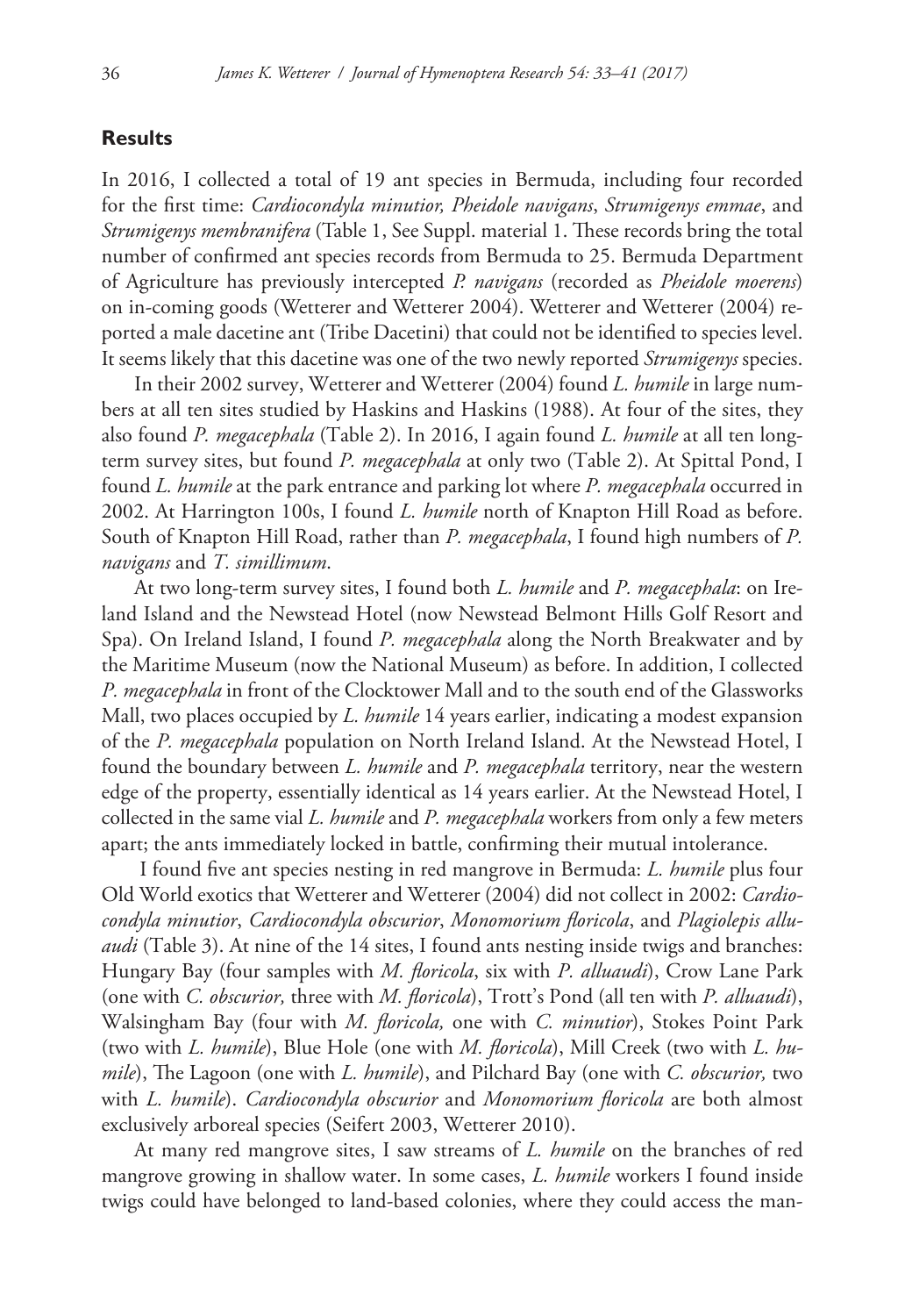| <b>Species</b>             | 2002           | 2016           | Dates     | <b>Status</b> |  |
|----------------------------|----------------|----------------|-----------|---------------|--|
| Linepithema humile         | 27             | 38             | 1948-2016 | NX.           |  |
| Pheidole megacephala       | 17             | 17             | 1889-2016 | OX            |  |
| Brachymyrmex cf. obscurior | 19             | 9              | 1905-2016 | native?       |  |
| Brachymyrmex cf. heeri     | 6              | 8              | 1905-2016 | native?       |  |
| Solenopsis sp. thief ant   | $\overline{4}$ | 8              | 1934-2016 | native?       |  |
| Paratrechina longicornis   | 7              | $\overline{4}$ | 1990-2016 | OX            |  |
| Hypoponera opaciceps       | 4              | $\overline{4}$ | 1905-2016 | native?       |  |
| +Pheidole navigans         |                | 6              | 2016      | <b>NX</b>     |  |
| Tetramorium simillimum     | $\overline{2}$ | $\overline{4}$ | 1922-2016 | <b>OX</b>     |  |
| Tetramorium caldarium      | $\mathbf{1}$   | $\overline{4}$ | 2002-2016 | OX            |  |
| Monomorium floricola       |                | 4              | 2009-2016 | OX            |  |
| Odontomachus ruginodis     | 1              | $\overline{2}$ | 1889-2016 | native?       |  |
| +Strumigenys membranifera  |                | 3              | 2016      | OX.           |  |
| Camponotus pennsylvanicus  | $\mathfrak{2}$ |                | 2001-2002 | <b>NX</b>     |  |
| Cardiocondyla emeryi       | $\mathbf{1}$   | 1              | 1905-2002 | OX            |  |
| Cardiocondyla obscurior    | $\overline{2}$ |                | 1987-2016 | OX            |  |
| Monomorium monomorium      | $\mathbf{1}$   | 1              | 1900-2016 | OX            |  |
| Plagiolepis alluaudi       |                | $\overline{2}$ | 1945-2016 | <b>OX</b>     |  |
| + Cardiocondyla minutior   | $\mathbf{1}$   |                | 2016      | <b>OX</b>     |  |
| +Strumigenys emmae         | $\mathbf{1}$   |                | 2016      | OX.           |  |
| Crematogaster sp. male     |                |                | 1987      | native?       |  |
| Wasmannia auropunctata     |                |                | 1925-1966 | <b>NX</b>     |  |
| Nylanderia vividula        |                |                | 1905-1925 | OX            |  |
| Hypoponera punctatissima   |                |                | 1910      | OX            |  |
| Nylanderia cf. fulva       |                |                | 1905      | <b>NX</b>     |  |

**Table 1.** Ants of Bermuda, arranged in descending order of the number of collection sites in 2002 (Wetterer and Wetterer 2004) plus the number of collection sites in 2016. + = recorded for the first time in 2016. NX = New World exotic. OX = Old World exotic.

Table 2. Ten sites surveyed repeatedly by Haskins and Haskins (1988), Wetterer and Wetterer (2004), and the present study in 2016. P = *Pheidole megacephala*, L = *Linepithema humile*, both = both species, - = not surveyed. (See Methods for more detailed site information.)

|                                    | Year |      |      |      |             |      |
|------------------------------------|------|------|------|------|-------------|------|
| <b>Site</b>                        | 1963 | 1966 | 1973 | 1986 | 2002        | 2016 |
| Great Head Park                    |      |      | both | L    |             |      |
| Mullet Bay Rd. & Ferry Road        | P    | both | both |      |             |      |
| <b>Leamington Caves</b>            | L    |      | P    | L    | L           |      |
| Knapton Hill Rd Intersection       |      |      | both |      |             |      |
| Knapton Hill Rd & Harrington 100s  |      |      | P    | L    | <b>both</b> | L    |
| Christchurch & Brighton Hill       | both |      | P    | L    | L           |      |
| Spittal Pond                       | P    |      | P    | P    | both        |      |
| Newstead Hotel                     |      |      |      | both | both        | both |
| Wreck Road                         | both |      | P    | P    | L           | L    |
| Ireland Island                     |      | P    |      | P    | both        | both |
| % observations = $P$ . megacephala | 40   | 67   | 67   | 36   | 29          | 17   |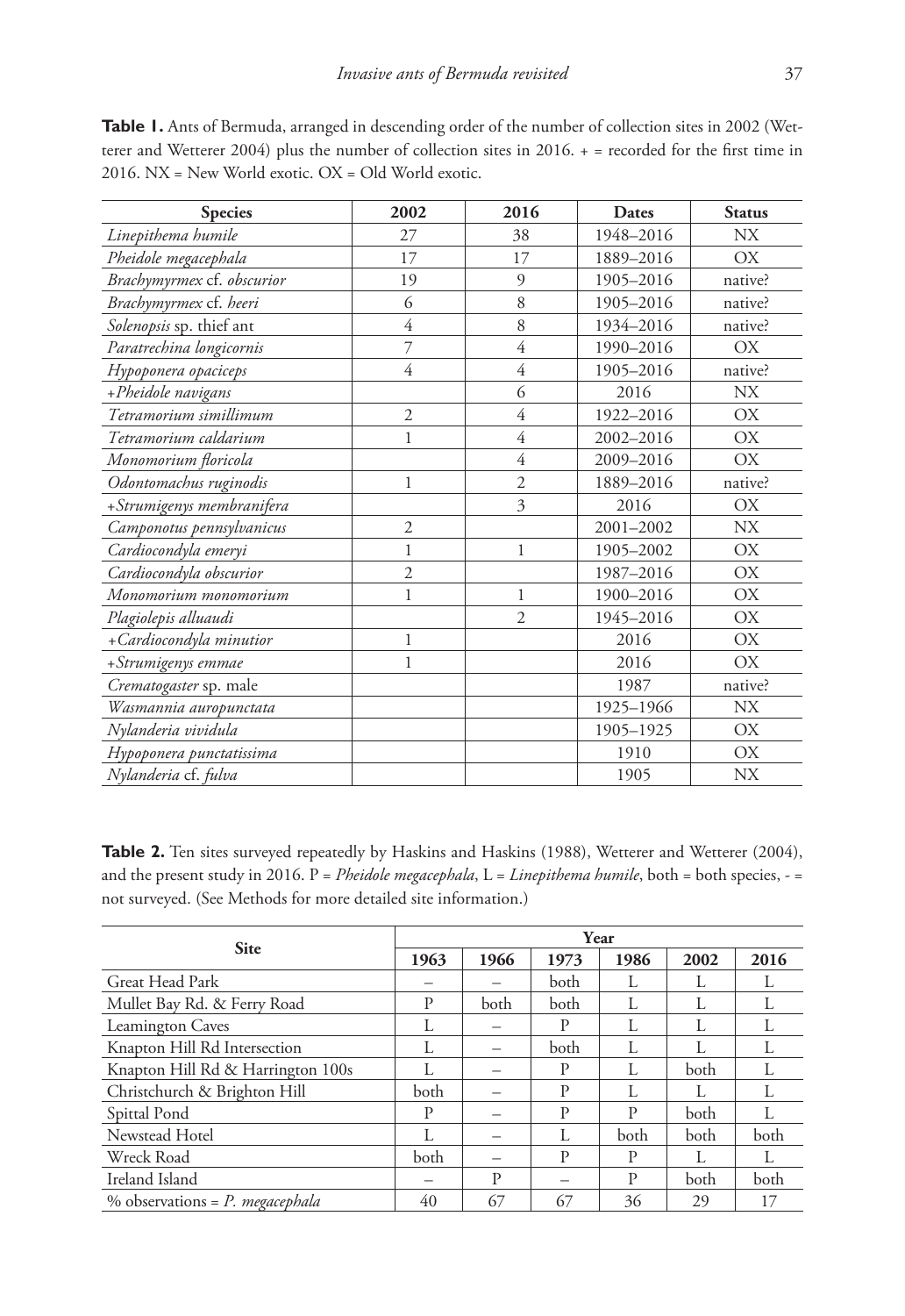|                         | $#$ sites | # samples |
|-------------------------|-----------|-----------|
| Monomorium floricola    |           |           |
| Linepithema humile      |           |           |
| Plagiolepis alluaudi    |           |           |
| Cardiocondyla obscurior |           |           |
| Cardiocondyla minutior  |           |           |

**Table 3.** Ants nesting in dead twig and branch samples from red mangrove, arranged in descending order of number of collection sites.

grove growing in water via a continuous canopy. However, one sample from Pilchard Bay that had *L. humile* inside twigs came from a small mangrove island consisting of two mangrove trees isolated by water from all other mangroves. This *L. humile* colony had to be completely arboreal.

All three samples that people sent me from their houses included *L. humile*. One also included *P. megacephala* and *Brachymyrmex* cf. *heeri*, and one included *P. navigans*.

#### **Discussion**

In 2016, I found that *L. humile* dominated most sites I surveyed in Bermuda. Still, *P. megacephala* occupied substantial areas, particularly in and around the capital of Hamilton. *Pheidole megacephala* is a dominant species in tropical sites around the world, whereas *Linepithema humile* tends to dominate in subtropical areas with "Mediterranean" climates. It appears that *L. humile* may be better suited to the subtropical climate of Bermuda, except perhaps in warmer and sunnier habitats, such as the plantings along urban streets and in open parks, where *P. megacephala* may have the advantage.

One ant species that is possibly native to Bermuda is the trap-jaw ant *Odontomachus ruginodis*. This species was once common in Bermuda, but now appears to be quite rare (Haskins and Haskins 1965). *Odontomachus ruginodis* is common in South Florida and the West Indies. Although it is not known as a tramp species, Deyrup (1992) considered it to be probably exotic to Florida. Genetic analyses could help determine whether *Odontomachus ruginodis* (or any other ant species) is native or exotic to Bermuda.

Bermuda has the northernmost populations of mangroves in the world (Spalding et al. 2010). I surveyed ants in the red mangroves of Bermuda in the hope of finding some rare ants that use this unique habitat as a refuge and thus escaped extermination by *P. megacephala* and *L. humile*. However, because *L. humile* also nests in red mangrove, this habitat did not provide a refuge for ant species incapable of co-existing with this dominant species. Except for *L. humile*, all ant species I found nesting in the red mangroves of Bermuda were Old World exotics. Thus, red mangroves may serve as a refuge from the dominant invasive ants, but the only ants taking advantage of this refuge are other exotic species.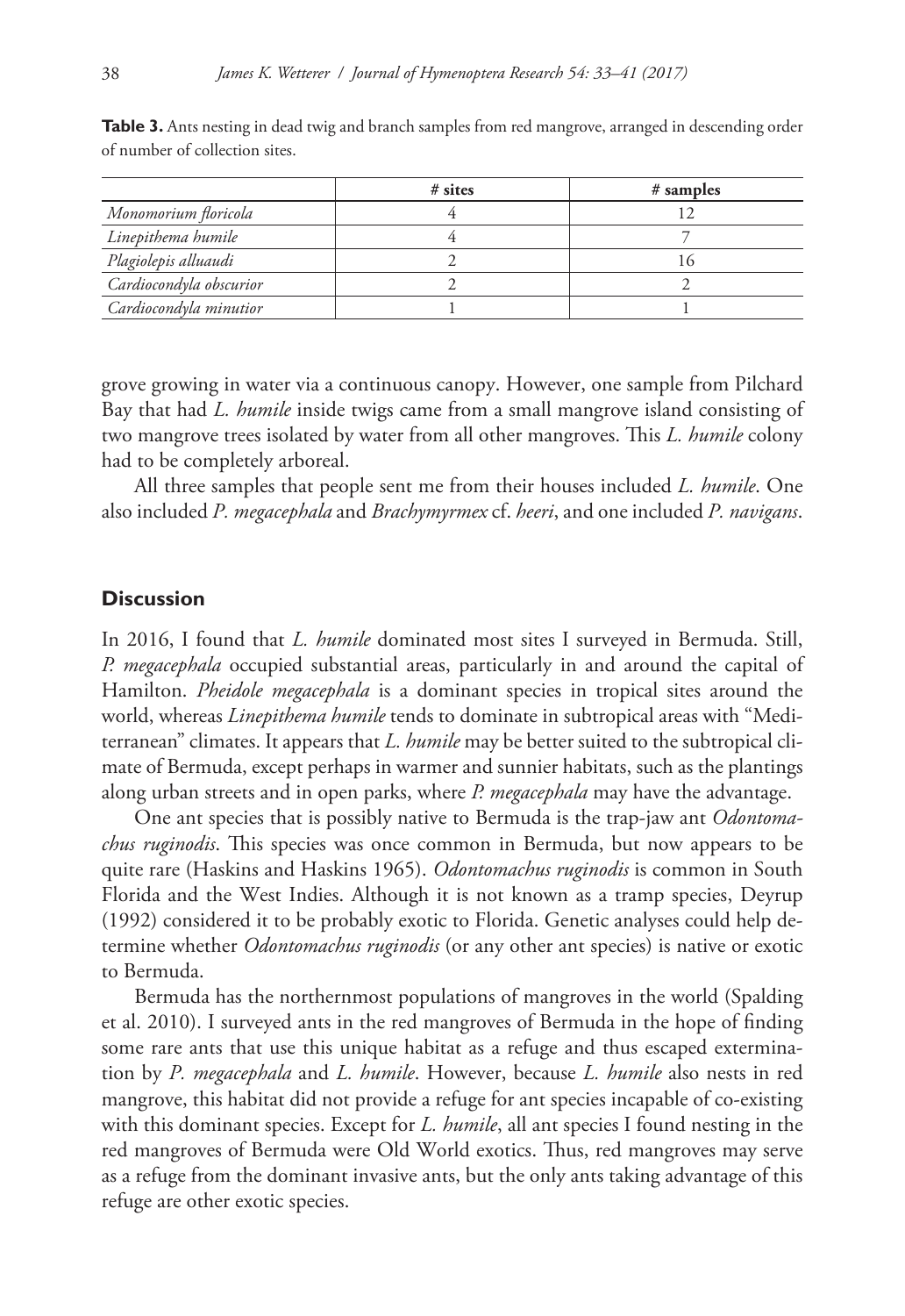In the absence of invader-free refuges, invasive ants can drive native species to extinction. For example, in 2003, I surveyed ants on Monte Gordo, the highest mountain of the Atlantic island of São Nicolau, Cape Verde, and found only *P. megacephala* at all sites sampled except for sites within 100 m of the mountain's peak (JKW, unpublished data). Here, where *P. megacephala* had not yet spread, a small pocket of other ant species survived, including an endemic species known only from this mountain, *Monomorium boltoni*. If *P. megacephala* continues its spread up the mountain, it seems unlikely that *M. boltoni* will survive once *P. megacephala* overruns what may be its last refuge. Similarly, it may be that all ant species originally native to Bermuda are now extinct.

I was surprised to collect *P. navigans* at five sites scattered across Bermuda (and I was sent specimens from a sixth site), given that this species had never before been collected in Bermuda, and that I surveyed three of these same locales in 2002. This suggests that *P. navigans* may be a recent arrival on Bermuda and is spreading quickly. Curiously, at four of the five sites, *P. navigans* was coexisting with *L. humile*. On Ordnance Island, I even found them nesting together under the same piece of concrete. It would be interesting to determine whether or not *P. megacephala* can tolerate *P. navigans*. *Pheidole navigans*, a big-headed ant native to the Neotropics, is known as an exotic in the southeastern US (formerly misidentified as *P. moerens*; see Sarnat et al. 2015). If *P. navigans* battles with *P. megacephala*, but not with *L. humile*, the presence of *P. navigans* could affect the competitive balance between *P. megacephala* and *L. humile.*

*Pheidole megacephala* and *L. humile* began their worldwide dispersal in the 19th century and have already spread through much of their potential range (Wetterer et al. 2009; Wetterer 2012). However, several other highly destructive ants have thus far come to occupy only a small portion of their potential ranges, most notably the red imported fire ant (*Solenopsis invicta*) (Wetterer 2013). Great vigilance is needed to prevent *S. invicta* and other invasive ant species from reaching Bermuda where it would likely thrive (Morrison et al. 2004) and cause substantial ecological and economic damage.

#### **Acknowledgments**

I thank M. Wetterer for comments on this manuscript; L. Greene, C. Jessey, and S.R. Smith for help and hospitality in Bermuda; R. Franco, J. Steele, and C. Stringer for sending me samples from their homes; Florida Atlantic University for financial support.

#### **References**

- Crowell KL (1968) Rates of competitive exclusion by the Argentine ant in Bermuda. Ecology 49: 551–555.<https://doi.org/10.2307/1934122>
- Erickson JM (1971) The displacement of native ant species by the introduced Argentine ant *Iridomyrmex humilis* Mayr. Psyche 78: 257–266. doi:<http://dx.doi.org/10.1155/1971/34713>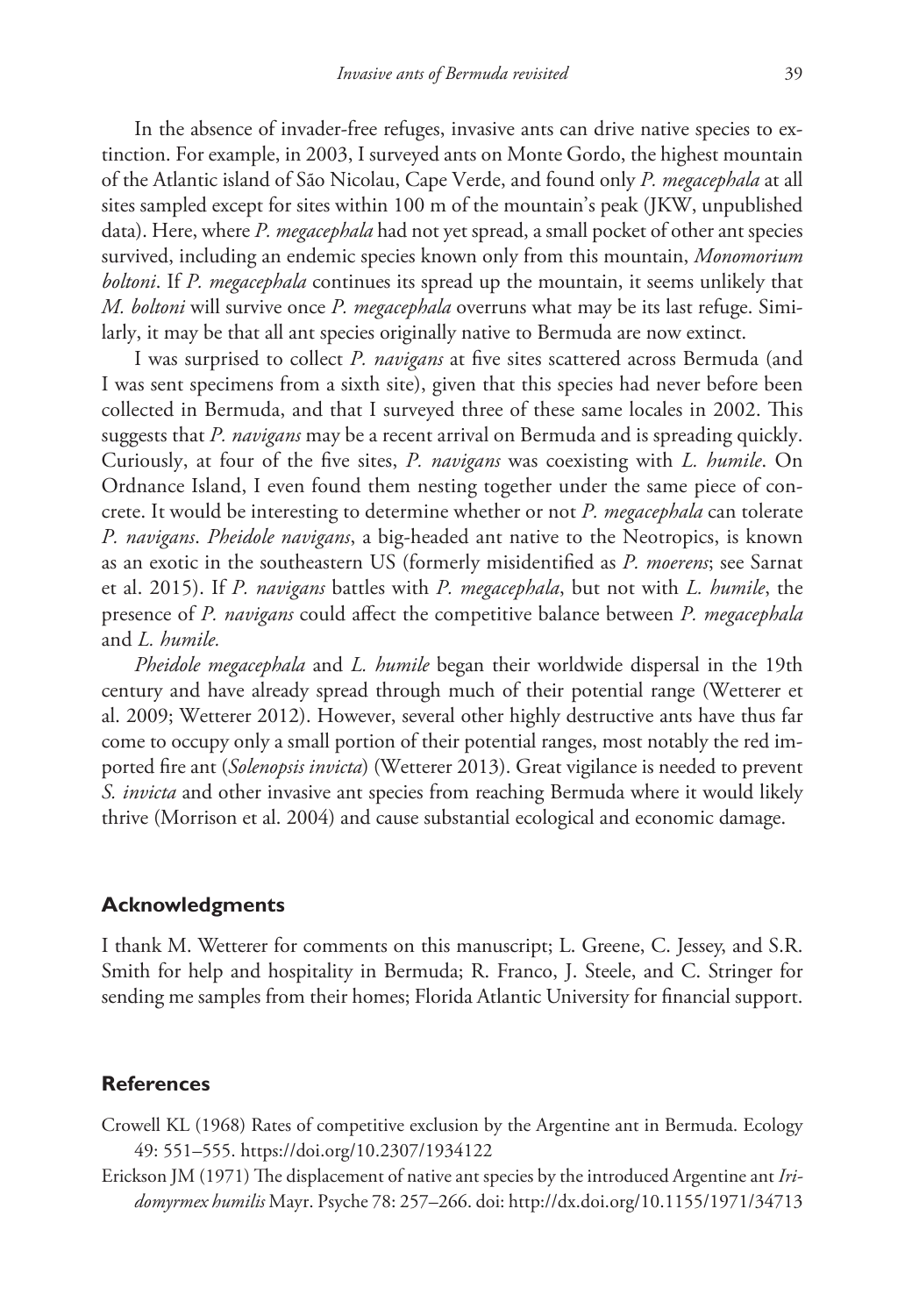Haskins CP (1939) Of Ants and Men. Prentice-Hall, New York.

- Haskins CP, Haskins EF (1965) *Pheidole megacephala* and *Iridomyrmex humilis* in Bermuda equilibrium or slow replacement. Ecology 46: 736–740.<https://doi.org/10.2307/1935016>
- Haskins CP, Haskins EF (1988) Final observations on *Pheidole megacephala* and *Iridomyrmex humilis* in Bermuda. Psyche 95: 177–184.<http://dx.doi.org/10.1155/1988/36787>
- Holway DA (1999) Competitive mechanisms underlying the displacement of native ants by the invasive Argentine ant. Ecology 80: 238–251. [https://doi.org/10.1890/0012-](https://doi.org/10.1890/0012-9658(1999)080%5B0238:CMUTDO%5D2.0.CO;2) [9658\(1999\)080\[0238:CMUTDO\]2.0.CO;2](https://doi.org/10.1890/0012-9658(1999)080%5B0238:CMUTDO%5D2.0.CO;2)
- Human KG, Gordon DM (1996) Exploitation and interference competition between the invasive Argentine ant, *Linepithema humile*, and native ant species. Oecologia 105: 405–412. <https://doi.org/10.1007/BF00328744>
- Lieberburg I, Kranz PM, Seip A (1975) Bermudian ants revisited: the status and interaction of *Pheidole megacephala* and *Iridomyrmex humilis*. Ecology 56: 473–478. [https://doi.](https://doi.org/10.2307/1934979) [org/10.2307/1934979](https://doi.org/10.2307/1934979)
- Morrison LW, Porter SD, Daniels E, Korzukhin MD (2004) Potential global range expansion of the invasive fire ant, *Solenopsis invicta*. Biological Invasions 6: 183–191. [https://doi.](https://doi.org/10.1023/B:BINV.0000022135.96042.90) [org/10.1023/B:BINV.0000022135.96042.90](https://doi.org/10.1023/B:BINV.0000022135.96042.90)
- Sarnat EM, Fischer G, Guénard B, Economo EP (2015) Introduced *Pheidole* of the world: taxonomy, biology and distribution. ZooKeys 543: 1–109. [http://doi.org/10.3897/zook](http://doi.org/10.3897/zookeys.543.6050)[eys.543.6050](http://doi.org/10.3897/zookeys.543.6050)
- Spalding M, Kainuma M, Collins L (2010) World atlas of mangroves. Earthscan Ltd (London).
- Wetterer JK (2002) Ants of Tonga. Pacific Science 56: 125–136. [http://muse.jhu.edu/arti](http://muse.jhu.edu/article/28529/pdf)[cle/28529/pdf](http://muse.jhu.edu/article/28529/pdf)
- Wetterer JK (2007) *Paratrechina pubens* (Forel, 1893) (Hymenoptera: Formicidae), a candidate for the plague ant of 19th century Bermuda. Myrmecological News 10: 39–40.
- Wetterer JK (2010) Worldwide spread of the flower ant, *Monomorium floricola* (Hymenoptera: Formicidae). Myrmecological News 13: 19–27.
- Wetterer JK (2012) Worldwide spread of the African big-headed ant, *Pheidole megacephala*  (Hymenoptera: Formicidae). Myrmecological News 17: 51–62.
- Wetterer JK (2013) Exotic spread of *Solenopsis invicta* (Hymenoptera: Formicidae) beyond North America. Sociobiology 60: 53–63. [http://dx.doi.org/10.13102/sociobiology.](http://dx.doi.org/10.13102/sociobiology.v60i1.50-55) [v60i1.50-55](http://dx.doi.org/10.13102/sociobiology.v60i1.50-55)
- Wetterer JK, Ward PS, Wetterer AL, Longino JT, Trager JC, Miller SE (2000) Ants of Santa Cruz Island, California. Bulletin of the Southern California Academy of Science 99: 25–31.
- Wetterer JK, Wetterer AL (2004) Ants (Hymenoptera: Formicidae) of Bermuda. Florida Entomologist 87: 212–-221. [http://dx.doi.org/10.1653/0015-4040\(2004\)087\[0212:AHFOB\]2.0.CO;2](http://dx.doi.org/10.1653/0015-4040(2004)087%5B0212:AHFOB%5D2.0.CO;2)
- Wetterer JK, Wetterer AL, Hebard E (2001) Impact of the Argentine ant, *Linepithema humile* (Mayr), on the native ants of Santa Cruz Island, California. Sociobiology 38: 709–721.
- Wetterer JK, Wild AL, Suarez AV, Roura-Pascual N, Espadaler X (2009) Worldwide spread of the Argentine ant, *Linepithema humile* (Hymenoptera: Formicidae). Myrmecological News 12: 187–194.
- Wheeler WM (1906) The ants of the Bermudas. Bulletin of the American Museum of Natural History 22: 347–352.